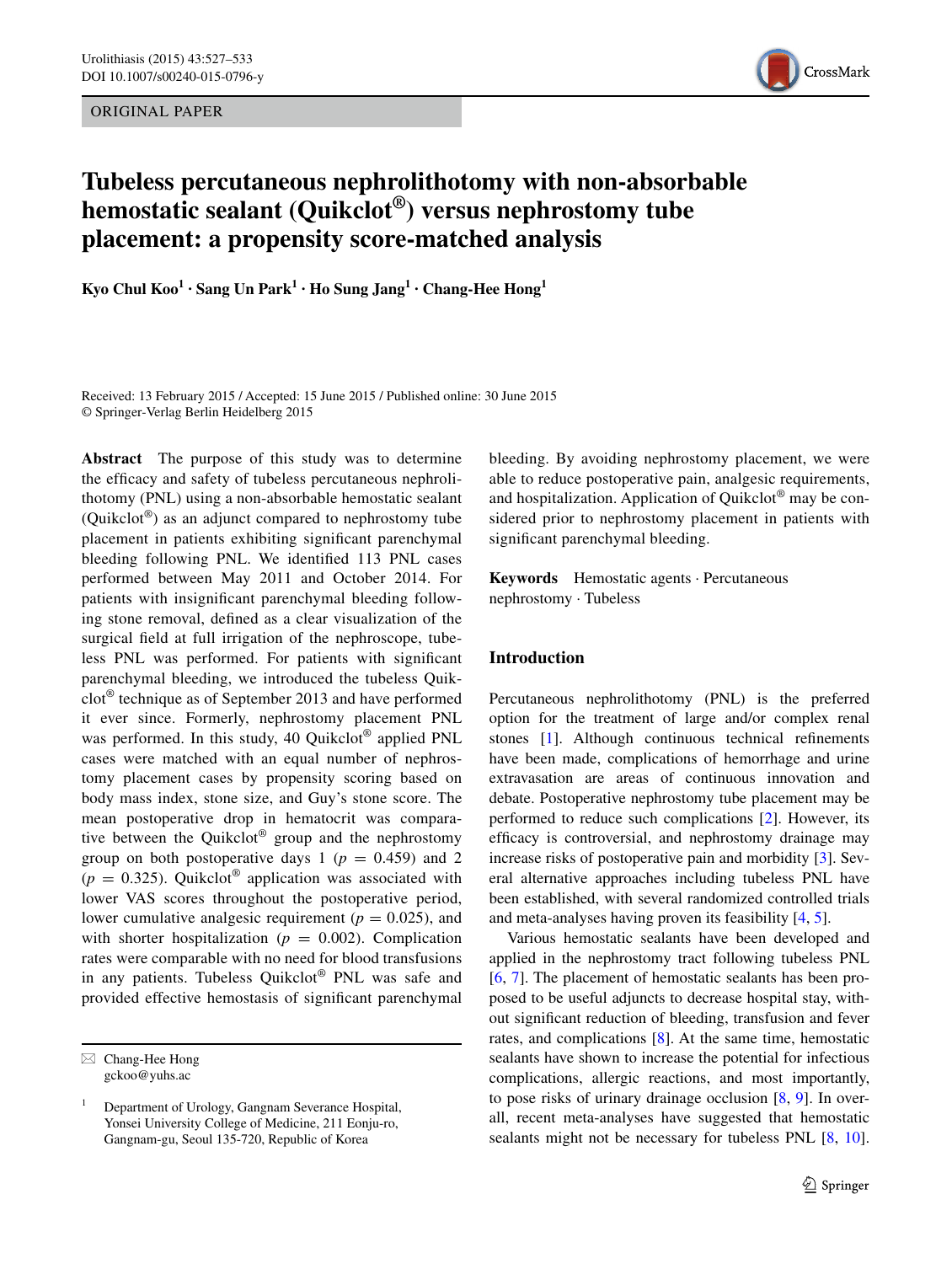However, the hemostatic sealants associated with these adverse events were non-absorbable, permanent agents [\[8](#page-5-7)]. In this context, the use of non-absorbable hemostatic sealants appears to be a feasible alternative.

Quikclot® is a non-absorbable surgical gauze impregnated with kaolin [[11\]](#page-5-10). Due to its unique efficacy in controlling both venous and arterial bleeding, it has widely been used in military action and percutaneous coronary procedures [[11\]](#page-5-10). To our knowledge, it has never been tested as a hemostatic sealant for tubeless PNL. Using a propensity score-matched analysis, we compared the efficacy and safety of Quikclot® in tubeless PNL with nephrostomy placement PNL among patients with significant parenchymal bleeding.

## **Patients and methods**

#### **Study sample**

This study included 113 patients with renal calculi who underwent PNL performed by a single surgeon (CHH) from May 2011 to October 2014. The decision to perform PNL was made irrespective of stone number and size, hydronephrosis grade, anatomic abnormalities, and previous ipsilateral renal surgery. All patients were evaluated in terms of clinical history, complete blood cell count, serum creatinine, electrolytes, urinalysis, urine culture, plain X-rays of the kidney, ureters and bladder, and abdomino-pelvic computed tomography imaging. Stone burden was assessed as surface area calculated according to European Association of Urology guidelines [[12\]](#page-5-11). In cases of multiple stones, the three largest stones were measured, and the stone burden was considered the sum of the three. All patients provided informed consent for all procedures and were informed about any complications.

For patients with insignificant parenchymal bleeding, defined as clear visualization of the surgical field at full irrigation of the nephroscope following stone removal, tubeless PNL was performed without using hemostatic sealants. Prior to August 2013, nephrostomy placement PNL was performed in cases with significant parenchymal bleeding, defined as unclear visualization of the intrarenal structures at full irrigation of the nephroscope. As of September 2013, we introduced the tubeless Quikclot® applied technique for patients with significant bleeding and have performed it ever since unless nephrostomy placement was indicated, i.e., those needing more than one nephrostomy tract or a second look procedure. With exclusion of 21 (18.6 %) patients who exhibited insignificant bleeding and received tubeless PNL, we compared perioperative outcomes of 40 (35.4 %) patients who received tubeless Quikclot<sup>®</sup> applied PNL and 52 (46.0 %) patients who received nephrostomy placement PNL. The study was carried out in lieu of a formal ethics committee and followed the principles of the Helsinki Declaration.

# **Intervention**

Under general anesthesia, a 6F ureteral occlusion balloon catheter was placed in a transurethral manner. With the patient in a prone position, percutaneous access was achieved by a single-step procedure in the operating room under ultrasonographic and fluoroscopic guidance. The nephrostomy tract was dilated using a balloon dilator, and a 28F Amplantz sheath was positioned within the collecting system. Fragmentation of the calculi was performed using a rigid 26F nephroscope (Richard Wolf, Vernon Hills, IL, USA) and the StoneLight Holmium Laser System (American Medical Systems, San Jose, CA, USA). Stone removal was performed using foreign body forceps and a suction device, and visual examination was performed to confirm complete removal and to detect any significant mucosal damage or bleeding. A flexible cystoscope combined with fluoroscopy was utilized when necessary.

In the Quikclot<sup>®</sup> group, the subsequent procedure was to indwell a 6F Foley catheter via Amplantz sheath into the renal collecting system. Under fluoroscopic examination, 2–3 cc of contrast medium was insufflated into the Foley balloon. After placing the distal end of the Amplantz sheath outside the renal capsule, the Foley catheter balloon was retracted against the inner aspect of the nephrostomy tract, allowing visual confirmation of the full-thickness renal parenchyma. Then, Quikclot® gauze was rolled around the Foley catheter and introduced through the Amplantz sheath. A foreign body forceps was used to compress the Quikclot<sup>®</sup> against the renal parenchymal tract (Fig. [1](#page-2-0)), with simultaneous counter-retraction of the Foley catheter balloon (Figs. [2,](#page-2-1) [3\)](#page-2-2). After 5 min, Ouikclot<sup>®</sup> was removed, and hemostasis of the renal parenchyma was visually confirmed. If parenchymal bleeding was insignificant, the 6F Foley catheter and the Amplantz sheath were withdrawn. In cases of unclear visualization of the field, a 24F nephrostomy catheter was indwelled in the usual manner. The skin incision was sutured with a pressure dressing after all procedures. Finally, the ureteral occlusion balloon catheter was removed.

#### **Postoperative care and follow‑up**

Complete blood cell count and serum chemistry measurements were obtained immediately after surgery and on postoperative days 1 and 2. To focus on the amount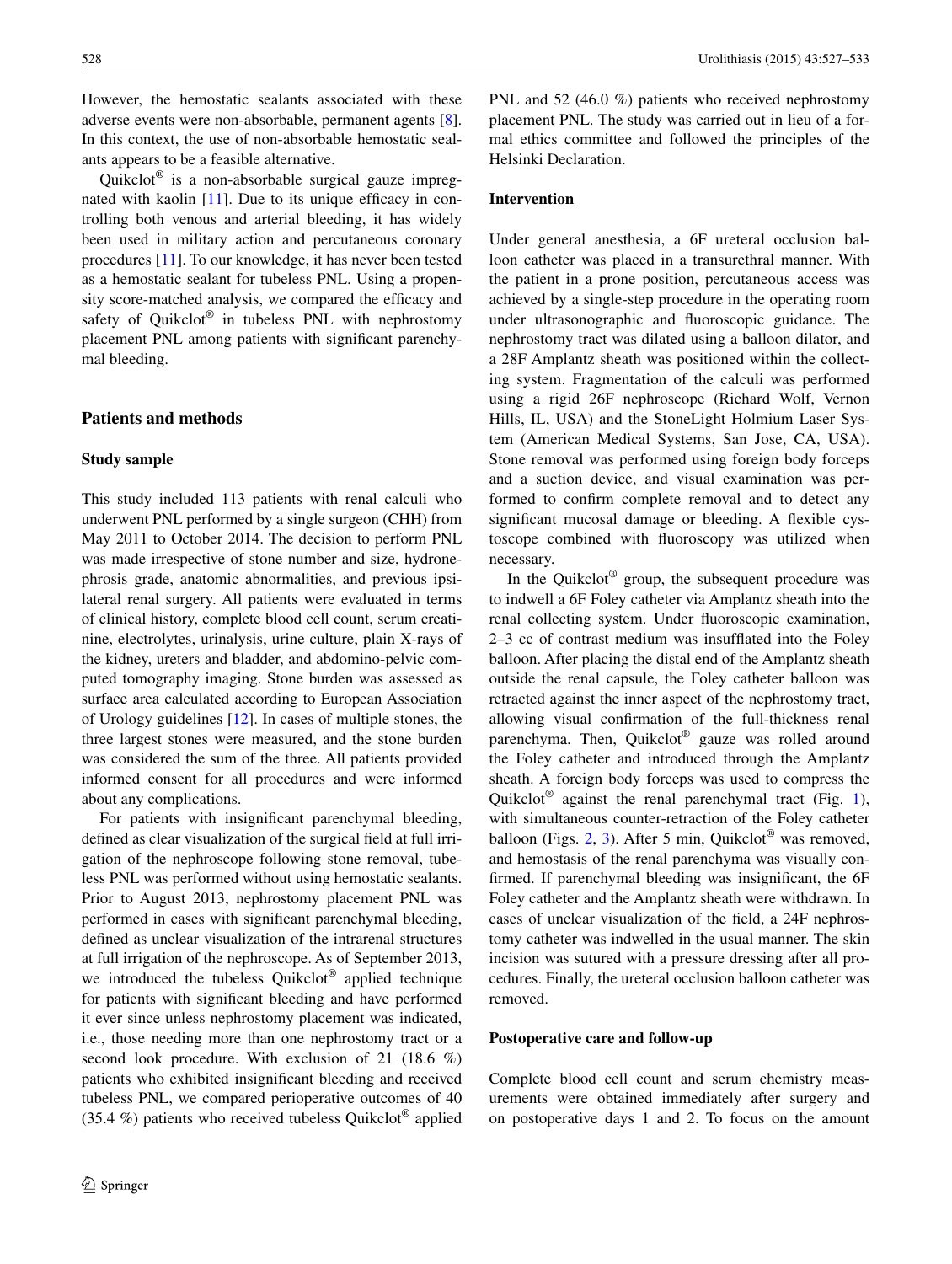

**Fig. 1** Foreign body forceps is used to compress Quikclot® against the renal parenchymal defect under direct vision



**Fig. 3** Fluoroscopic guidance is used to ensure proper compression of Quikclot® onto the renal parenchyma

<span id="page-2-0"></span>

**Fig. 2** Quikclot® is applied through the nephrostomy tract, and a foreign body forceps is used to compress the renal parenchyma with simultaneous counter-retraction of the Foley catheter balloon

<span id="page-2-1"></span>of postoperative bleeding, blood cell counts obtained on postoperative days 1 and 2 were compared to measurements obtained immediately after surgery. A visual analog scale (VAS) was used to assess pain 6 h postoperatively as well as on postoperative days 1 and 2 (Fig. [4\)](#page-3-0). Single intravenous injection of 50 mg tramadol hydrochloride was <span id="page-2-2"></span>administered according to patient request. Prior to surgery, no patient had been given any periodic opioid-based analgesics that may influence perception of pain or analgesic requirements.

After discharge, there was follow-up for all patients at 1 week, 4–6 weeks, and 3 months postoperatively. In cases of remnant stone fragments, patients underwent ancillary treatments, namely shock wave lithotripsy or ureteroscopy.

#### **Statistical analysis**

To control for imbalances in preoperative factors that may affect surgical outcome among distinct study cohorts, propensity scores were calculated for each subject using multivariable logistic regression based upon the following covariates: body mass index, stone size, and Guy's stone score [\[13](#page-5-12)]. Individuals in the Quikclot<sup>®</sup> group were matched to patients in the nephrostomy group at a 1:1 ratio based on propensity scores.

Demographic characteristics of patients and tumors were compared with descriptive statistics. Appropriate comparative tests, such as the Mann–Whitney *U* test and Fisher's exact test, were used to compare continuous and categorical variables. The outcomes were compared using the two-tailed independent sample *T* test with the 95 % CI. Statistical analyses were performed using SPSS version 18 (SPSS Inc., Chicago, IL, USA), with statistical significance set at *p* < 0.05.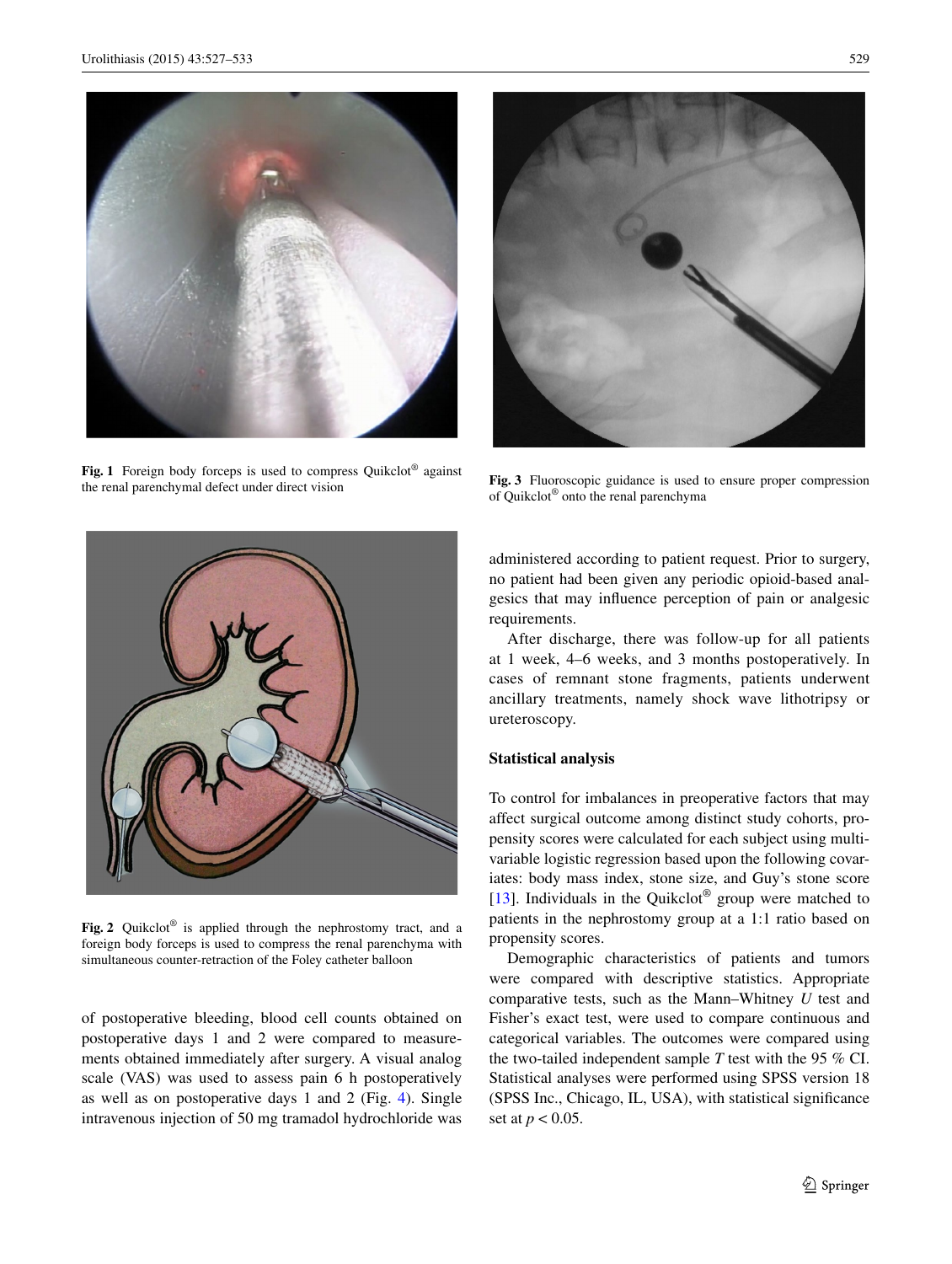<span id="page-3-0"></span>**Fig. 4** The visual analog scale was used to assess postoperative pain





<span id="page-3-1"></span>**Table 1** Patient demographics

|                              | Tubeless Quikclot®<br>PNL | Nephrostomy<br>PNL | $\boldsymbol{p}$ |
|------------------------------|---------------------------|--------------------|------------------|
| Number                       | 40                        | 40                 | <b>NS</b>        |
| Propensity-matched variables |                           |                    |                  |
| BMI $(kg/m2)$                | $24.5 \pm 3.4$            | $24.2 \pm 2.9$     | 0.698            |
| Stone burden $(mm2)$         | $678.3 \pm 674.6$         | $619.2 \pm 532.2$  | 0.872            |
| Guy's score                  |                           |                    | 1.0              |
| $\mathbf{1}$                 | $10(25.0\%)$              | $10(25.0\%)$       |                  |
| $\overline{2}$               | 12 $(30.0\%)$             | 12 $(30.0\%$       |                  |
| 3                            | $15(37.5\%)$              | 15 $(37.5\%)$      |                  |
| $\overline{4}$               | $3(7.5\%)$                | $3(7.5\%)$         |                  |
| Unmatched variables          |                           |                    |                  |
| Age (years)                  | $56.3 \pm 12.5$           | $47.7 \pm 13.4$    | 0.007            |
| Gender                       |                           |                    | 0.824            |
| Male                         | 27 (67.5 %)               | $25(59.5\%)$       |                  |
| Female                       | 13 $(32.5\%)$             | 17 $(40.5\%$       |                  |
| Multiplicity of stones       |                           |                    | 0.564            |
| Single                       | $15(37.5\%)$              | $16(38.1\%)$       |                  |
| Multiple                     | $25(62.5\%)$              | $26(61.9\%)$       |                  |
| Stone location               |                           |                    | 0.389            |
| Pelvis                       | $9(22.5\%)$               | 13 $(30.9\%)$      |                  |
| Upper calyx                  | $1(2.5\%)$                | $2(4.7\%)$         |                  |
| Lower calyx                  | $7(17.5\%)$               | $5(11.9\%)$        |                  |
| Multiple calyx               | $23(57.5\%)$              | $22(52.5\%)$       |                  |

Data are mean (SD) and number (%)

*BMI* body mass index

## **Results**

# **Patient demographics**

One patient planned for tubeless Quikclot® PNL was converted to nephrostomy placement due to significant parenchymal bleeding despite Quikclot® compression. With exclusion of this patient, propensity-based matching resulted in 40 patients in each group. Patient demographics of matched and unmatched variables according to each specific PNL procedure are presented in Table [1.](#page-3-1) No significant differences existed between the two groups with respect to variables used for propensity score matching, stone multiplicity, and stone location. However, patients in the Quikclot® group tended to be older.

#### **Perioperative data and outcomes**

Perioperative data and outcomes of the two groups are presented in Table [2](#page-4-0). The mean drops in hemoglobin and hematocrit at postoperative days 1 and 2, respectively, were comparable between the two groups. Patients in the Quikclot® group were also associated with lower VAS scores, lower analgesia requirements (cumulative dosage of intravenous tramadol hydrochloride within the first 2 days after surgery), and shorter hospitalization. Minor (Clavien I–II) complication rates were comparable in the two groups with no need for blood transfusion in any patient. There were no evidences of hemodynamic or metabolic abnormalities, postoperative retroperitoneal urinoma, or hematoma during follow-up.

#### **Discussion**

Since its introduction by Bellman et al. in 1997 [\[3](#page-5-2)], tubeless PNL has been widely accepted as a safe and effective procedure, with the advantages of reducing analgesic requirements and early convalescence [\[14](#page-5-13)]. However, it has some limitations including possible postoperative urinary extravasation or delayed bleeding. To overcome these problems, various hemostatic sealants have been applied at the conclusion of tubeless PNL and have showed favorable postoperative outcomes [[5\]](#page-5-4). The most common hemostatic agents used in tubeless PNL are fibrin glue, gelatin matrix, and oxidized cellulose, all of which are absorbable agents that have been evaluated in clinical studies [[9,](#page-5-8) [11](#page-5-10)[–15](#page-5-14)]. However, knowledge of their exact effects on renal drainage and reaction at contact with tissue or urine is limited, although such effects must be considered when applying these agents to clinical practice.

There are several studies showing limitations of absorbable hemostatic sealants, which may pose detrimental effects when applied to human renal units. Histological data from an in vivo study have shown absorbable hemostatic agents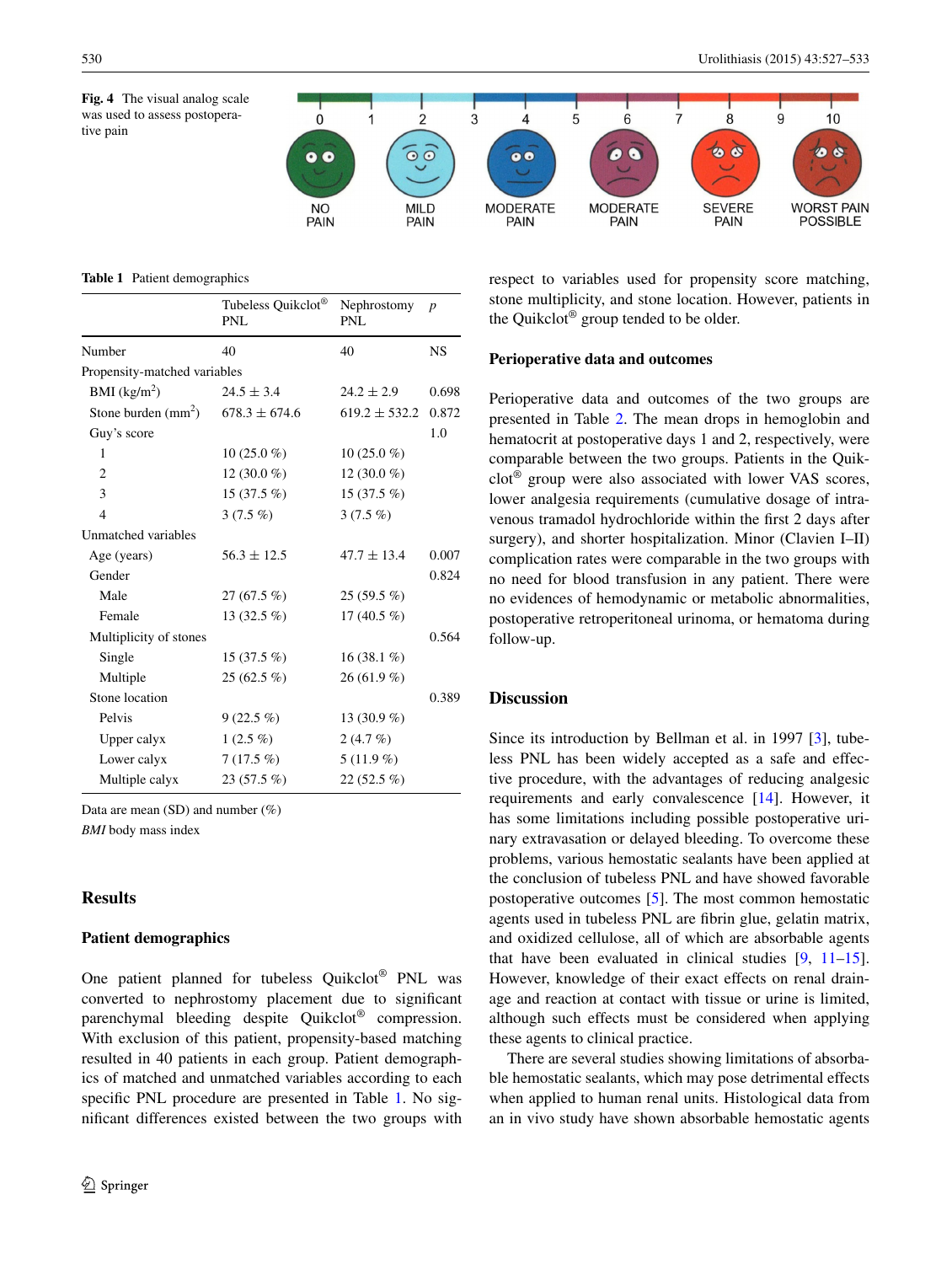<span id="page-4-0"></span>**Table 2** Perioperative data and complications

| Tubeless Quikclot® PNL | Nephrostomy PNL   | $\boldsymbol{p}$ |  |
|------------------------|-------------------|------------------|--|
|                        |                   |                  |  |
| $1.02 \pm 0.85$        | $1.25 \pm 1.04$   | 0.316            |  |
| $1.84 \pm 1.09$        | $2.19 \pm 1.16$   | 0.197            |  |
|                        |                   |                  |  |
| $2.79 \pm 2.22$        | $3.25 \pm 2.92$   | 0.459            |  |
| $4.72 \pm 2.76$        | $5.42 \pm 3.21$   | 0.325            |  |
|                        |                   |                  |  |
| $4.03 \pm 1.74$        | $5.59 \pm 1.82$   | 0.001            |  |
| $3.06 \pm 1.53$        | $4.45 \pm 1.92$   | 0.002            |  |
| $2.14 \pm 1.44$        | $3.29 \pm 1.98$   | 0.010            |  |
| $230.5 \pm 92.8$       | $294.5 \pm 117.9$ | 0.025            |  |
| $2.52 \pm 0.92$        | $3.39 \pm 0.94$   | 0.002            |  |
| Complications          |                   |                  |  |
| 4 (10.0 %)             | $2(4.8\%)$        |                  |  |
| $0(0\%)$               | $1(2.4\%)$        |                  |  |
| $0(0\%)$               | 2 $(4.8\%)$       |                  |  |
|                        |                   | <b>NS</b>        |  |
| 18 $(45.0\%$           | 16 $(38.2\%)$     |                  |  |
| $6(15.0\%)$            | $8(19.0\%)$       |                  |  |
| $2(5.0\%)$             | $0(0\%)$          |                  |  |
| $7(17.5\%)$            | $3(7.1\%)$        |                  |  |
| $7(17.5\%)$            | 15(35.7%)         |                  |  |
|                        |                   |                  |  |

Data are mean (SD) and number (%)

*VAS* visual analog score, *Hb* hemoglobin, *Hct* hematocrit, *POD* postoperative day

<sup>a</sup> In relation to immediate postoperative values

to induce inflammatory reaction within the renal parenchyma, which may in turn induce adverse reactions such as fever, granuloma, abscesses or foreign body reactions, and risk of drainage occlusion [\[9](#page-5-8)]. Uribe, et al. observed that fibrin glue and oxidized regenerated cellulose formed a fine suspension of particles on contact with both normal and sanguineous urine in an in vitro experimental study [\[16](#page-5-15)]. This raised concerns about potential acute or subacute obstructions of the ureteropelvic junction and lithogenic effects caused by particles that may act as a nidus for future stone recurrence [[16\]](#page-5-15). In a porcine model, the use of fibrin glue, specifically Tisseel®, caused obstruction of the collecting system, which did not resolve over a 5-day period, resulting in associated retroperitoneal urinoma [\[17](#page-6-0)]. In some cases, Tisseel® has been observed to persist in the percutaneous tract for up to 30 days, with reabsorption in the tract leading to fistulae and potential for delayed urinary leak  $[18]$  $[18]$ .

We introduced the use of Quikclot<sup>®</sup> as an attempt to avoid permanent instillation of such hemostatic sealants. Quikclot® is a non-woven surgical gauze impregnated with kaolin, an inert mineral that promotes clotting via contact activation [\[11](#page-5-10)]. Kaolin directly interacts with Factor XII, the first protein of the intrinsic pathway of the clotting cascade, and shows unique efficacy in controlling both venous and arterial bleeding [[19\]](#page-6-2). Quikclot<sup>®</sup> may function in PNL as a non-absorbable hemostatic sealant to minimize the potential for adverse tissue reaction and urinary obstruction. Unlike other procedures using hemostatic sealants, our counter-retraction technique with the 6F Foley catheter balloon under direct vision enabled efficient compression of the renal parenchyma. Most importantly, a 'real-time' visual confirmation of the parenchymal hemostasis was obtained after Quikclot® removal, which allowed the flexibility in decision to insert a nephrostomy. Another advantage of Quikclot<sup>®</sup> is its cost (US \$43), which is substantially lower than those of other commercially used hemostatic agents. While most patients experience bleeding after tubeless PNL, the instillation of hemostatic agents should be avoided if possible and used economically only for significant hemorrhage. However, owing to the low cost of Quikclot®, surgeons may follow relatively lenient criteria for its use. Overall, our procedures combined the advantages of tubeless PNL and Quikclot® and showed that, compared to nephrostomy placement PNL, Quikclot® in tubeless PNL led to significant reductions in pain and analgesic requirements, without increased risks of postoperative bleeding and complications.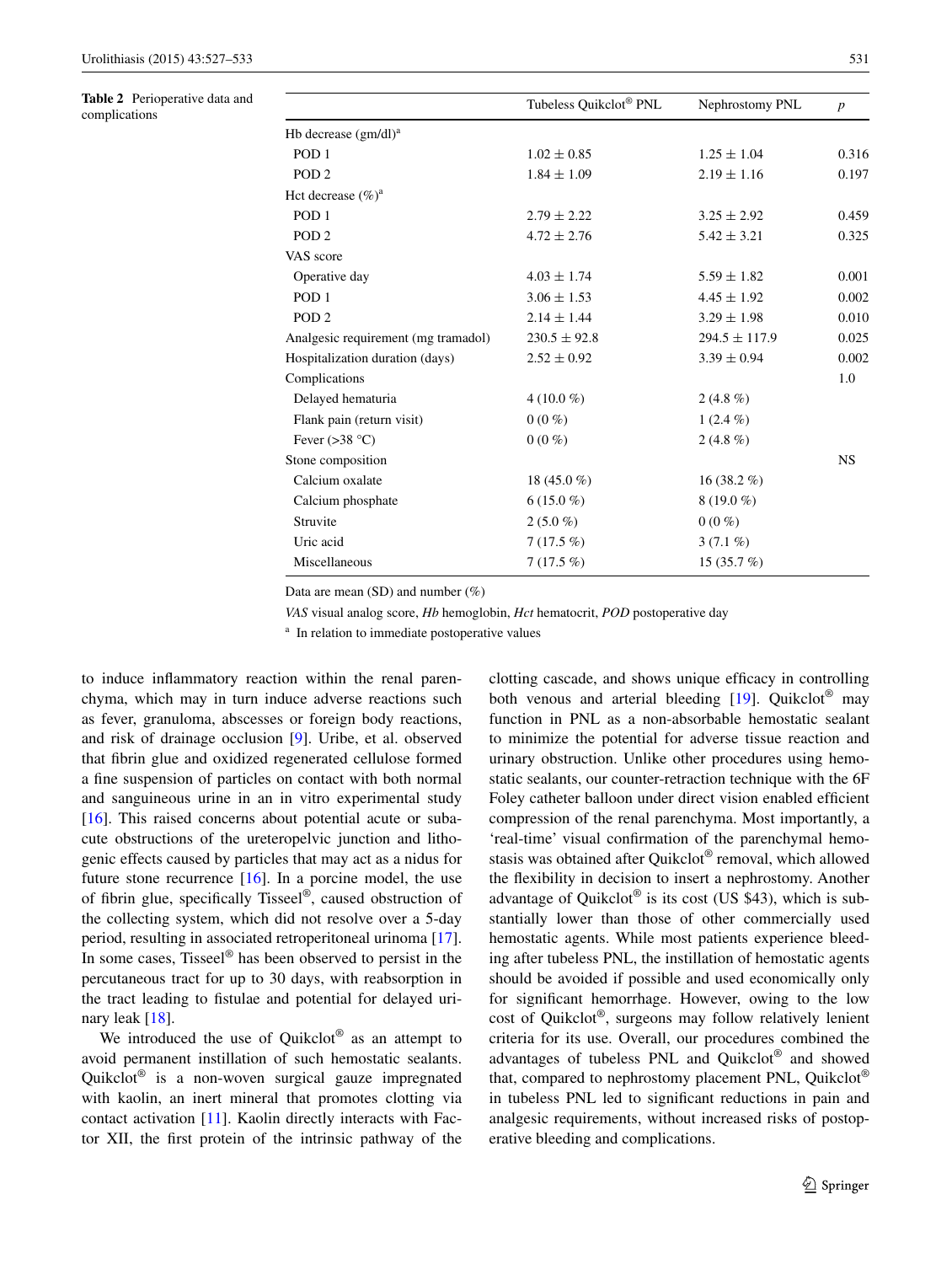The strength of the Ouikclot<sup>®</sup> sealant is the potential to be applied to all patients regardless of the degree of parenchymal bleeding following stone removal. Unlike absorbable hemostatic agents that are selectively applied to those with low risk of urine leakage and lesser degree of bleeding, Quikclot® sealants are removed after compression, and bleeding control is visually confirmed prior to deciding upon tubeless technique or a nephrostomy placement. As of September 2013, our criterion for conventional nephrostomy placement was significant parenchymal bleeding despite the application of Quikclot®. In overall, 40 (97.6 %) patients in whom tubeless Ouikclot<sup>®</sup> PNL were planned achieved efficient parenchymal bleeding control and one (2.4 %) patient required nephrostomy placement. To emphasize the feasibility of this technique, we also highlight that we obtained good results even without excluding staghorn stones, anatomic abnormalities, and previous ipsilateral PNL.

Based on our experience, the current protocol at our institution is to apply Quikclot<sup>®</sup> for all future patients undergoing PNL who exhibit significant bleeding following stone removal. Our report adds to the literature regarding the safety of tubeless PNL and suggests that Quikclot® application is an effective way of limiting patient morbidity due to hemorrhage, pain, or prolonged hospitalization. However, our study has limitations: (1) our patients were retrospectively collected at a single center, and a randomized-control study design was not implemented; (2) the results may be sensitive to selection bias. For example, a discrepancy existed in age distribution between the two study groups, while age itself is a confounder that may affect postoperative perception of pain and readiness for discharge. However, no significant correlations were noted between age and both VAS scores and length of hospitalization in our overall cohort; (3) another potential selection biases may arise from the lack of a standard definition for significant parenchymal bleeding. Therefore, a physician preference may have existed regarding the implementation of tubeless Quikclot® or nephrostomy placement PNLs. Nevertheless, we believe that this effect is inherent in any similar study and may reflect the reality of clinical practice; (4) as an histologic assessment is not realistic in this setting, we were unable to provide supportive evidence that Kaolin is free from tissue inflammation; and (5) the followup period was short, and the preventive effect of Quikclot® on future stone recurrence was not fully evaluated.

# **Conclusions**

We demonstrated that the use of Quikclot® was safe and provided effective hemostasis of significant parenchymal bleeding. By avoiding nephrostomy placement, we were able to reduce postoperative pain, analgesic requirements, and length of hospital stay. Application of Quikclot® may be considered prior to nephrostomy placement in patients with significant parenchymal bleeding.

**Conflict of interest** None of the contributing authors have any conflicts of interest, including specific financial interests and relationships and affiliations relevant to the subject matter or materials discussed in the manuscript.

## **References**

- <span id="page-5-0"></span>1. Hwang TK (2010) Percutaneous nephroscopic surgery. Korean J Urol 51:298–307
- <span id="page-5-1"></span>2. Shah HN, Hegde S, Shah JN, Mohile PD, Yuvaraja TB, Bansal MB (2006) A prospective, randomized trial evaluating the safety and efficacy of fibrin sealant in tubeless percutaneous nephrolithotomy. J Urol 176:2488–2492
- <span id="page-5-2"></span>3. Gupta NP, Mishra S, Suryawanshi M, Seth A, Kumar R (2008) Comparison of standard with tubeless percutaneous nephrolithotomy. J Endourol 22:1441–1446
- <span id="page-5-3"></span>4. Borges CF, Fregonesi A, Silva DC, Sasse AD (2010) Systematic review and meta-analysis of nephrostomy placement versus tubeless percutaneous nephrolithotomy. J Endourol 24:1739–1746
- <span id="page-5-4"></span>5. Ni S, Qiyin C, Tao W et al (2011) Tubeless percutaneous nephrolithotomy is associated with less pain and shorter hospitalization compared with standard or small bore drainage: a meta-analysis of randomized, controlled trials. Urology 77:1293–1298
- <span id="page-5-5"></span>6. Nagele U, Schilling D, Anastasiadis AG et al (2006) Closing the tract of mini-percutaneous nephrolithotomy with gelatine matrix hemostatic sealant can replace nephrostomy tube placement. Urology 68:489–493
- <span id="page-5-6"></span>7. Noller MW, Baughman SM, Morey AF, Auge BK (2004) Fibrin sealant enables tubeless percutaneous stone surgery. J Urol 172:166–1669
- <span id="page-5-7"></span>8. Yu C, Xu Z, Long W et al (2014) Hemostatic agents used for nephrostomy tract closure after tubeless PCNL: a systematic review and meta-analysis. Urolithiasis 42:445–453
- <span id="page-5-8"></span>9. Rigopoulos C, Kyriazis I, Kallidonis P et al (2013) Assessing the use of haemostatic sealants in tubeless percutaneous renal access and their effect on renal drainage and histology: an experimental porcine study. BJU Int 112:E114–E121
- <span id="page-5-9"></span>10. Wang J, Zhang C, Tan G, Yang B, Chen W, Tan D (2014) The use of adjunctive hemostatic agents in tubeless percutaneous nephrolithotomy: a meta-analysis. Urolithiasis 42:509–517
- <span id="page-5-10"></span>11. Basadonna G (2012) QuikClot combat gauze for hemorrhage control. Prehosp Disaster Med 27:217
- <span id="page-5-11"></span>12. Tiselius HG, Andersson A (2003) Stone burden in an average Swedish population of stone formers requiring active stone removal: how can the stone size be estimated in the clinical routine? Eur Urol 4:275–281
- <span id="page-5-12"></span>13. Matlaga BR, Hyams ES (2011) Stones: can the Guy's stone score predict PNL outcomes? Nature Rev Urol 8:363–364
- <span id="page-5-13"></span>14. Zhong Q, Zheng C, Mo J, Piao Y, Zhou Y, Jiang Q (2013) Total tubeless versus standard percutaneous nephrolithotomy: a metaanalysis. J Endourol 27:420–426
- <span id="page-5-14"></span>15. Choe CH, L'Esperance JO, Auge BK (2009) The use of adjunctive hemostatic agents for tubeless percutaneous nephrolithotomy. J Endourol 23:1733–1738
- <span id="page-5-15"></span>16. Uribe CA, Eichel L, Khonsari S et al (2005) What happens to hemostatic agents in contact with urine? An in vitro study. J Endourol 19:312–317